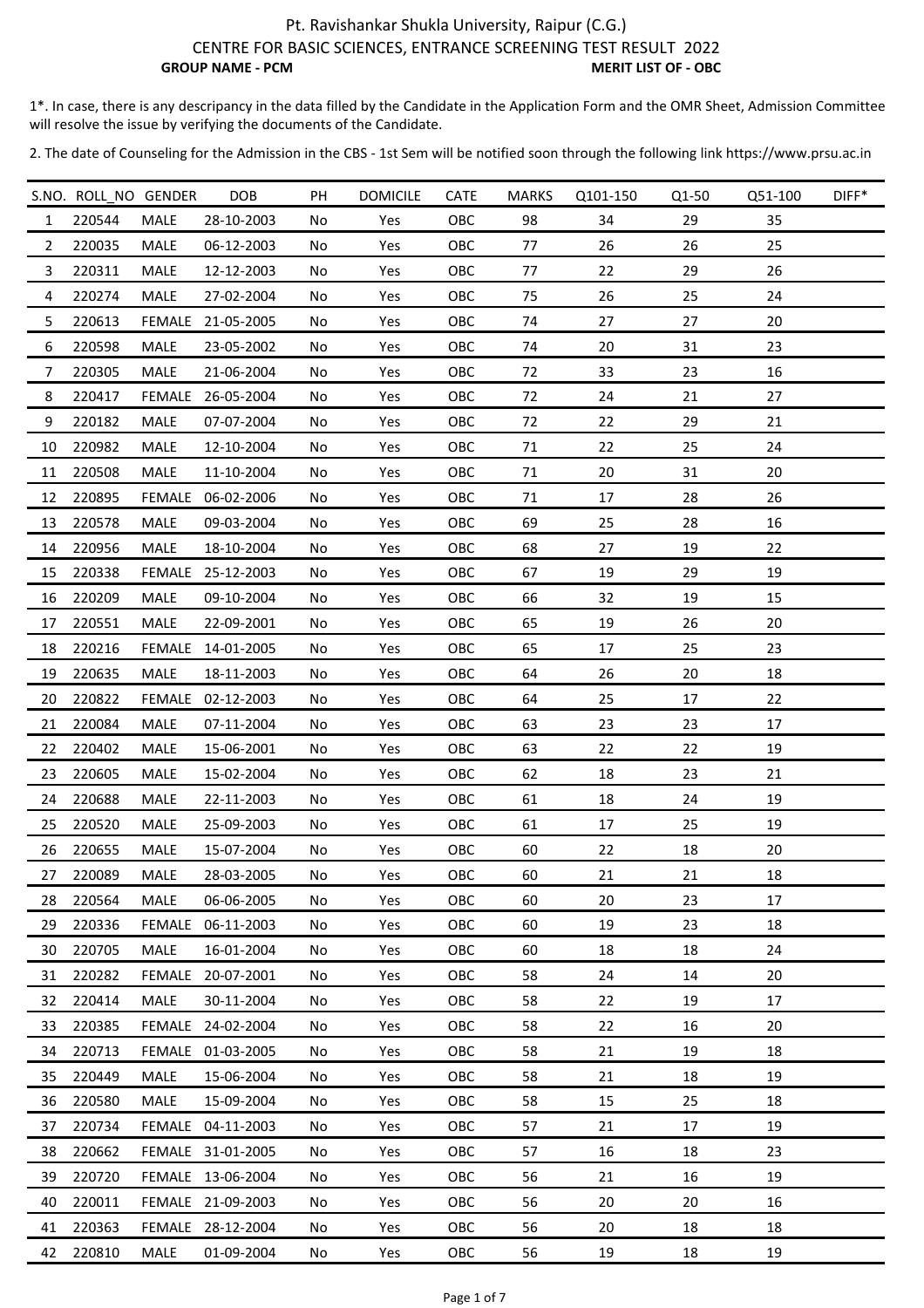1\*. In case, there is any descripancy in the data filled by the Candidate in the Application Form and the OMR Sheet, Admission Committee will resolve the issue by verifying the documents of the Candidate.

|    | S.NO. ROLL NO GENDER |             | DOB               | PH | <b>DOMICILE</b> | <b>CATE</b> | <b>MARKS</b> | Q101-150 | Q1-50 | Q51-100        | DIFF* |
|----|----------------------|-------------|-------------------|----|-----------------|-------------|--------------|----------|-------|----------------|-------|
| 43 | 220721               |             | FEMALE 10-03-2004 | No | Yes             | OBC         | 56           | 18       | 16    | 22             |       |
| 44 | 220752               |             | FEMALE 15-11-2003 | No | Yes             | OBC         | 55           | 22       | 26    | $\overline{7}$ |       |
| 45 | 220465               |             | FEMALE 09-11-2004 | No | Yes             | OBC         | 55           | 17       | 22    | 16             |       |
| 46 | 220761               |             | FEMALE 23-10-2004 | No | Yes             | OBC         | 54           | 18       | 20    | 16             |       |
| 47 | 220063               | MALE        | 22-06-2004        | No | Yes             | OBC         | 54           | 18       | 18    | 18             |       |
| 48 | 220020               |             | FEMALE 27-11-2004 | No | Yes             | OBC         | 54           | 16       | 20    | 18             |       |
| 49 | 220137               |             | FEMALE 05-12-2003 | No | Yes             | OBC         | 53           | 17       | 20    | 16             |       |
| 50 | 220886               | <b>MALE</b> | 29-05-2004        | No | Yes             | OBC         | 53           | 17       | 15    | 21             |       |
| 51 | 220627               |             | FEMALE 07-01-2003 | No | Yes             | OBC         | 53           | 16       | 18    | 19             |       |
| 52 | 220746               |             | FEMALE 27-07-2002 | No | Yes             | OBC         | 53           | 15       | 16    | 22             |       |
| 53 | 220788               | MALE        | 28-12-2003        | No | Yes             | OBC         | 52           | 20       | 20    | 12             |       |
| 54 | 220344               |             | FEMALE 03-07-2004 | No | Yes             | OBC         | 52           | 19       | 16    | 17             |       |
| 55 | 220243               |             | FEMALE 22-07-2004 | No | Yes             | OBC         | 52           | 17       | 19    | 16             |       |
| 56 | 220389               |             | FEMALE 19-08-2004 | No | Yes             | OBC         | 52           | 17       | 15    | 20             |       |
| 57 | 220951               | <b>MALE</b> | 04-10-2004        | No | Yes             | OBC         | 52           | 16       | 22    | 14             |       |
| 58 | 220108               | MALE        | 26-11-2003        | No | Yes             | OBC         | 52           | 16       | 15    | 21             |       |
| 59 | 220559               | MALE        | 28-07-2004        | No | Yes             | OBC         | 52           | 13       | 22    | 17             |       |
| 60 | 220146               |             | FEMALE 07-10-2004 | No | Yes             | OBC         | 52           | 13       | 21    | 18             |       |
| 61 | 220894               |             | FEMALE 18-06-2004 | No | Yes             | OBC         | 52           | 11       | 19    | 22             |       |
| 62 | 220083               | <b>MALE</b> | 06-11-2003        | No | Yes             | OBC         | 51           | 22       | 13    | 16             |       |
| 63 | 220188               |             | FEMALE 20-07-2003 | No | Yes             | OBC         | 51           | 21       | 15    | 15             |       |
| 64 | 220168               | MALE        | 04-05-2005        | No | Yes             | OBC         | 51           | 19       | 18    | 14             |       |
| 65 | 220273               | <b>MALE</b> | 06-10-2003        | No | Yes             | OBC         | 51           | 19       | 16    | 16             | Υ     |
| 66 | 220777               | MALE        | 04-11-2003        | No | Yes             | OBC         | 51           | 19       | 15    | 17             |       |
| 67 | 220024               |             | FEMALE 02-07-2004 | No | Yes             | OBC         | 51           | 18       | 19    | 14             |       |
| 68 | 220473               |             | FEMALE 13-09-2004 | No | Yes             | OBC         | 51           | 17       | 18    | 16             |       |
| 69 | 220116               |             | FEMALE 07-02-2005 | No | Yes             | OBC         | 51           | 17       | 17    | 17             |       |
| 70 | 220871               | MALE        | 24-03-2005        | No | Yes             | <b>OBC</b>  | 51           | 16       | 17    | 18             |       |
| 71 | 220095               | MALE        | 14-03-2004        | No | Yes             | OBC         | 51           | 15       | 19    | 17             |       |
| 72 | 220047               |             | FEMALE 03-07-2004 | No | Yes             | OBC         | 51           | 15       | 14    | 22             |       |
| 73 | 220801               | MALE        | 26-09-2004        | No | Yes             | OBC         | 51           | 14       | 16    | 21             |       |
| 74 | 220572               | MALE        | 23-10-2003        | No | Yes             | <b>OBC</b>  | 50           | 19       | 19    | 12             |       |
| 75 | 220218               |             | FEMALE 16-02-2003 | No | Yes             | OBC         | 50           | 19       | 14    | 17             |       |
| 76 | 220407               |             | FEMALE 07-10-2004 | No | Yes             | OBC         | 50           | 19       | 14    | 17             |       |
| 77 | 220800               | <b>MALE</b> | 08-06-2005        | No | Yes             | <b>OBC</b>  | 50           | 17       | 20    | 13             |       |
| 78 | 220032               | MALE        | 31-10-2004        | No | Yes             | OBC         | 50           | 16       | 21    | 13             |       |
| 79 | 220492               | <b>MALE</b> | 13-07-2002        | No | Yes             | OBC         | 50           | 16       | 19    | 15             |       |
| 80 | 220094               |             | FEMALE 26-12-2004 | No | Yes             | <b>OBC</b>  | 50           | 14       | 14    | 22             |       |
| 81 | 220550               | <b>MALE</b> | 13-07-2004        | No | Yes             | OBC         | 50           | 13       | 18    | 19             |       |
| 82 | 220268               | MALE        | 01-01-2004        | No | Yes             | OBC         | 50           | 11       | 21    | 18             |       |
| 83 | 220246               | MALE        | 13-07-2004        | No | Yes             | OBC         | 49           | 20       | 14    | 15             |       |
| 84 | 220959               | MALE        | 12-12-2004        | No | Yes             | OBC         | 49           | 19       | 12    | 18             |       |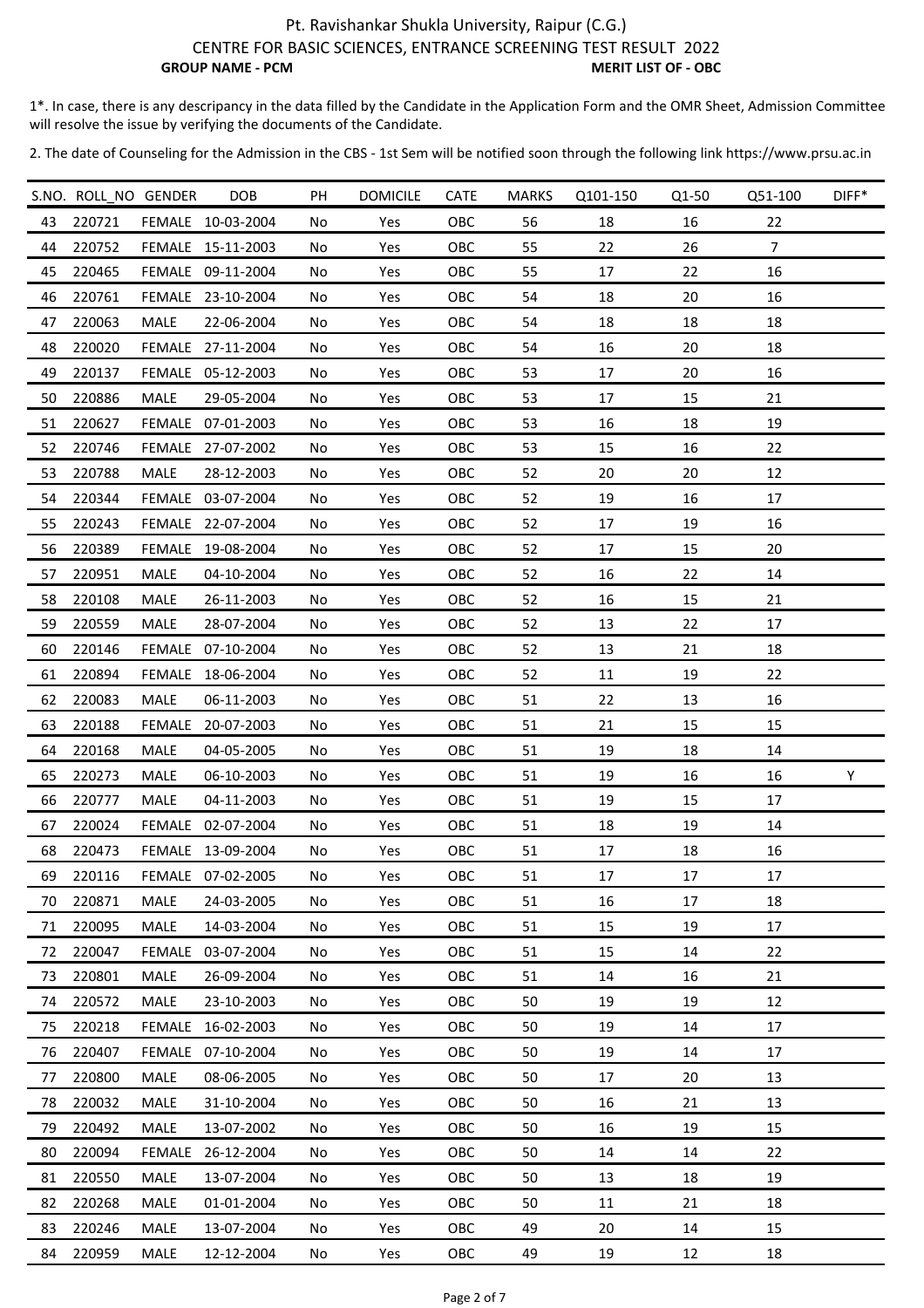1\*. In case, there is any descripancy in the data filled by the Candidate in the Application Form and the OMR Sheet, Admission Committee will resolve the issue by verifying the documents of the Candidate.

|     | S.NO. ROLL_NO GENDER |             | DOB               | PH  | <b>DOMICILE</b> | <b>CATE</b> | <b>MARKS</b> | Q101-150 | Q1-50 | Q51-100 | DIFF* |
|-----|----------------------|-------------|-------------------|-----|-----------------|-------------|--------------|----------|-------|---------|-------|
| 85  | 220589               |             | FEMALE 06-12-2004 | No  | Yes             | OBC         | 49           | 18       | 15    | 16      |       |
| 86  | 220448               | <b>MALE</b> | 03-09-2004        | No  | Yes             | OBC         | 49           | 18       | 13    | 18      |       |
| 87  | 220247               |             | FEMALE 30-11-2004 | No  | Yes             | OBC         | 49           | 17       | 16    | 16      |       |
| 88  | 220669               |             | FEMALE 15-10-2004 | No  | Yes             | OBC         | 49           | 17       | 13    | 19      |       |
| 89  | 220833               | MALE        | 09-06-2004        | No  | Yes             | <b>OBC</b>  | 49           | 15       | 19    | 15      |       |
| 90  | 220339               | <b>MALE</b> | 25-11-2004        | No  | Yes             | OBC         | 49           | 14       | 14    | 21      |       |
| 91  | 220080               | MALE        | 07-06-2004        | No  | Yes             | OBC         | 49           | 12       | 21    | 16      |       |
| 92  | 220052               |             | FEMALE 13-09-2003 | No  | Yes             | OBC         | 48           | 20       | 12    | 16      |       |
| 93  | 220684               | MALE        | 25-03-2005        | No  | Yes             | OBC         | 48           | 20       | 11    | 17      |       |
| 94  | 220206               |             | FEMALE 15-01-2005 | No  | Yes             | OBC         | 48           | 20       | 10    | 18      |       |
| 95  | 220147               |             | FEMALE 20-12-2004 | No  | Yes             | OBC         | 48           | 16       | 24    | 8       |       |
| 96  | 220534               |             | FEMALE 03-03-2003 | No  | Yes             | OBC         | 48           | 16       | 15    | 17      |       |
| 97  | 220119               | MALE        | 19-10-2004        | No  | Yes             | OBC         | 48           | 16       | 15    | 17      |       |
| 98  | 220460               | MALE        | 19-01-2005        | No  | Yes             | OBC         | 48           | 15       | 15    | 18      |       |
| 99  | 220902               | FEMALE      | 19-06-2004        | No  | Yes             | OBC         | 48           | 15       | 14    | 19      |       |
| 100 | 220111               |             | FEMALE 26-08-2004 | No  | Yes             | OBC         | 48           | 14       | 21    | 13      |       |
|     | 101 220711           |             | FEMALE 09-01-2005 | No  | Yes             | OBC         | 48           | 14       | 17    | 17      |       |
|     | 102 220046           | <b>MALE</b> | 21-04-2004        | No  | Yes             | OBC         | 48           | 13       | 18    | 17      |       |
|     | 103 220253           |             | FEMALE 20-02-2004 | No  | Yes             | OBC         | 48           | 11       | 18    | 19      |       |
| 104 | 220870               | <b>MALE</b> | 12-10-2004        | No  | Yes             | OBC         | 48           | 11       | 15    | 22      |       |
|     | 105 220883           |             | FEMALE 12-11-2004 | No  | Yes             | OBC         | 48           | 10       | 18    | 20      |       |
|     | 106 220166           |             | FEMALE 04-06-2002 | No  | Yes             | OBC         | 47           | 19       | 17    | 11      |       |
| 107 | 220867               | <b>MALE</b> | 30-01-2005        | No  | Yes             | OBC         | 47           | 19       | 10    | 18      |       |
|     | 108 220017           | MALE        | 02-04-2003        | No  | Yes             | OBC         | 47           | 17       | 17    | 13      |       |
|     | 109 220640           |             | FEMALE 21-01-2006 | No  | Yes             | OBC         | 47           | 17       | 15    | 15      |       |
|     | 110 220157           |             | FEMALE 04-08-2004 | No  | Yes             | OBC         | 47           | 16       | 15    | 16      |       |
|     | 111 220527           |             | FEMALE 24-08-2005 | No  | Yes             | OBC         | 47           | 15       | 16    | 16      |       |
|     | 112 220953           | MALE        | 06-09-2004        | No. | Yes             | OBC         | 47           | 15       | 15    | 17      |       |
|     | 113 220267           |             | FEMALE 28-01-2004 | No  | Yes             | OBC         | 47           | 15       | 11    | 21      |       |
|     | 114 220329           |             | FEMALE 04-07-2004 | No  | Yes             | OBC         | 47           | 14       | 20    | 13      |       |
|     | 115 220284           |             | FEMALE 02-12-2004 | No  | Yes             | <b>OBC</b>  | 47           | 14       | 15    | 18      |       |
|     | 116 220278           | MALE        | 08-10-2004        | No  | Yes             | <b>OBC</b>  | 47           | 14       | 12    | 21      |       |
|     | 117 220076           |             | FEMALE 08-04-2004 | No  | Yes             | OBC         | 47           | 13       | 14    | 20      |       |
|     | 118 220453           |             | FEMALE 02-10-2004 | No  | Yes             | OBC         | 47           | 12       | 18    | 17      |       |
|     | 119 220187           |             | FEMALE 12-06-2004 | No  | Yes             | <b>OBC</b>  | 47           | 9        | 19    | 19      |       |
|     | 120 220096           |             | FEMALE 04-01-2005 | No  | Yes             | <b>OBC</b>  | 46           | 21       | 11    | 14      |       |
|     | 121 220832           | MALE        | 25-01-2004        | No  | Yes             | OBC         | 46           | 17       | 13    | 16      |       |
|     | 122 220671           |             | FEMALE 02-11-2003 | No  | Yes             | OBC         | 46           | 16       | 20    | 10      |       |
|     | 123 220517           |             | FEMALE 21-07-2005 | No  | Yes             | OBC         | 46           | 16       | 16    | 14      |       |
|     | 124 220677           |             | FEMALE 16-07-2005 | No  | Yes             | OBC         | 46           | 15       | 16    | 15      |       |
|     | 125 220324           |             | FEMALE 15-12-2004 | No  | Yes             | <b>OBC</b>  | 46           | 15       | 12    | 19      |       |
|     | 126 220824           |             | FEMALE 08-04-2004 | No  | Yes             | OBC         | 46           | 14       | 16    | 16      |       |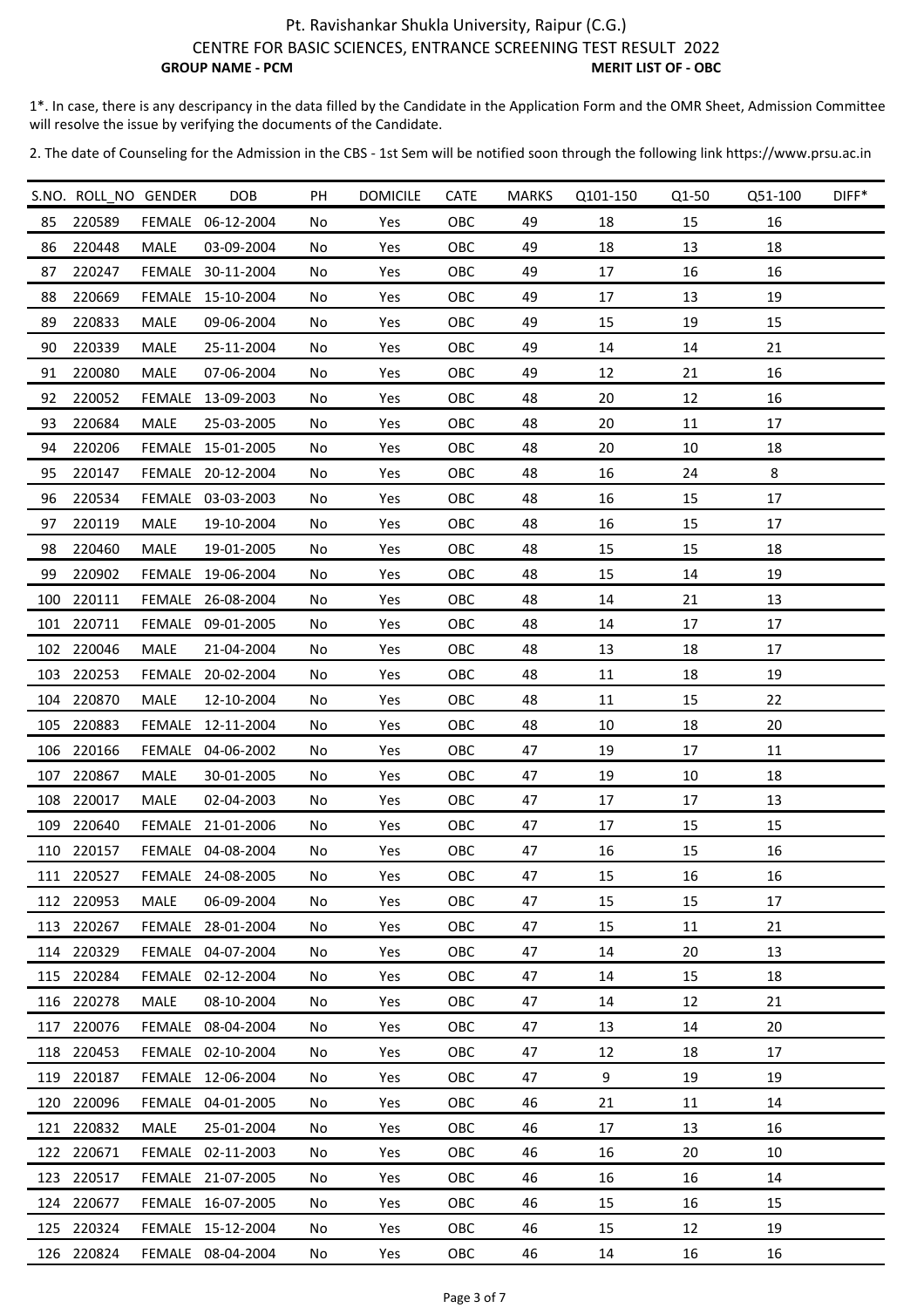1\*. In case, there is any descripancy in the data filled by the Candidate in the Application Form and the OMR Sheet, Admission Committee will resolve the issue by verifying the documents of the Candidate.

|     | S.NO. ROLL_NO GENDER |             | <b>DOB</b>        | PH | <b>DOMICILE</b> | <b>CATE</b> | <b>MARKS</b> | Q101-150 | Q1-50 | Q51-100 | DIFF* |
|-----|----------------------|-------------|-------------------|----|-----------------|-------------|--------------|----------|-------|---------|-------|
|     | 127 220515           | <b>MALE</b> | 07-08-2005        | No | Yes             | OBC         | 46           | 13       | 13    | 20      |       |
|     | 128 220325           | <b>MALE</b> | 21-04-2003        | No | Yes             | OBC         | 46           | 10       | 19    | 17      |       |
| 129 | 220703               |             | FEMALE 07-04-2004 | No | Yes             | OBC         | 46           | 9        | 15    | 22      |       |
|     | 130 220591           |             | FEMALE 26-06-2004 | No | Yes             | OBC         | 46           | 8        | 18    | 20      |       |
|     | 131 220062           | MALE        | 14-08-2004        | No | Yes             | OBC         | 45           | 18       | 13    | 14      |       |
| 132 | 220976               |             | FEMALE 09-12-2005 | No | Yes             | OBC         | 45           | 17       | 15    | 13      |       |
|     | 133 220847           |             | FEMALE 13-11-2004 | No | Yes             | OBC         | 45           | 16       | 13    | 16      |       |
|     | 134 220236           | MALE        | 19-12-2004        | No | Yes             | OBC         | 45           | 16       | 13    | 16      |       |
|     | 135 220901           |             | FEMALE 21-01-2004 | No | Yes             | OBC         | 45           | 16       | 12    | 17      |       |
|     | 136 220181           | MALE        | 29-06-2005        | No | Yes             | OBC         | 45           | 15       | 15    | 15      |       |
| 137 | 220026               | MALE        | 11-10-2003        | No | Yes             | OBC         | 45           | 15       | 12    | 18      |       |
| 138 | 220358               | MALE        | 17-10-2003        | No | Yes             | OBC         | 45           | 14       | 15    | 16      |       |
| 139 | 220290               | MALE        | 21-06-2004        | No | Yes             | OBC         | 45           | 14       | 10    | 21      |       |
| 140 | 220697               |             | FEMALE 11-03-2004 | No | Yes             | OBC         | 44           | 19       | 17    | 8       |       |
|     | 141 220931           | MALE        | 01-02-2004        | No | Yes             | OBC         | 44           | 18       | 14    | 12      |       |
|     | 142 220345           |             | FEMALE 28-11-2004 | No | Yes             | OBC         | 44           | 16       | 15    | 13      |       |
|     | 143 220422           |             | FEMALE 24-01-2005 | No | Yes             | OBC         | 44           | 16       | 14    | 14      |       |
|     | 144 220201           | MALE        | 26-05-2005        | No | Yes             | OBC         | 44           | 15       | 19    | 10      |       |
|     | 145 220371           | MALE        | 28-08-2004        | No | Yes             | OBC         | 44           | 15       | 12    | 17      |       |
| 146 | 220172               |             | FEMALE 31-08-2004 | No | Yes             | OBC         | 44           | 14       | 15    | 15      |       |
|     | 147 220514           |             | FEMALE 11-05-2003 | No | Yes             | OBC         | 44           | 13       | 12    | 19      |       |
|     | 148 220298           |             | FEMALE 07-10-2004 | No | Yes             | OBC         | 44           | 12       | 16    | 16      |       |
| 149 | 220817               | <b>MALE</b> | 04-08-2004        | No | Yes             | OBC         | 43           | 20       | 13    | 10      |       |
| 150 | 220072               |             | FEMALE 20-06-2004 | No | Yes             | OBC         | 43           | 19       | 15    | 9       |       |
|     | 151 220484           | <b>MALE</b> | 07-11-2004        | No | Yes             | OBC         | 43           | 19       | 12    | 12      |       |
|     | 152 220601           |             | FEMALE 17-03-2004 | No | Yes             | OBC         | 43           | 17       | 15    | 11      |       |
|     | 153 220724           | MALE        | 27-03-2005        | No | Yes             | OBC         | 43           | 17       | 11    | 15      |       |
|     | 154 220196           | MALE        | 09-05-2004        | No | Yes             | OBC         | 43           | 17       | 9     | 17      |       |
|     | 155 220536           | MALE        | 04-02-2005        | No | Yes             | OBC         | 43           | 16       | 15    | 12      |       |
|     | 156 220316           |             | FEMALE 23-12-2004 | No | Yes             | OBC         | 43           | 16       | 12    | 15      |       |
|     | 157 220772           | MALE        | 05-04-2004        | No | Yes             | <b>OBC</b>  | 43           | 15       | 15    | 13      |       |
|     | 158 220299           |             | FEMALE 17-07-2004 | No | Yes             | <b>OBC</b>  | 43           | 15       | 13    | 15      |       |
|     | 159 220175           | <b>MALE</b> | 09-07-2005        | No | Yes             | OBC         | 43           | 15       | 13    | 15      |       |
|     | 160 220712           |             | FEMALE 17-09-2004 | No | Yes             | OBC         | 43           | 15       | 11    | 17      |       |
|     | 161 220079           | MALE        | 13-10-2002        | No | Yes             | <b>OBC</b>  | 43           | 14       | 15    | 14      |       |
|     | 162 220018           | MALE        | 15-06-2005        | No | Yes             | <b>OBC</b>  | 43           | 13       | 17    | 13      |       |
|     | 163 220042           |             | FEMALE 02-07-2004 | No | Yes             | OBC         | 43           | 13       | 13    | 17      |       |
|     | 164 220432           |             | FEMALE 20-02-2005 | No | Yes             | OBC         | 43           | 12       | 17    | 14      |       |
|     | 165 220538           |             | FEMALE 31-12-2002 | No | Yes             | OBC         | 43           | 11       | 12    | 20      |       |
|     | 166 220590           |             | FEMALE 05-04-2004 | No | Yes             | OBC         | 43           | 10       | 15    | 18      |       |
|     | 167 220846           |             | FEMALE 17-07-2005 | No | Yes             | <b>OBC</b>  | 43           | 9        | 15    | 19      |       |
|     | 168 220217           | MALE        | 12-11-2005        | No | Yes             | OBC         | 43           | 8        | 19    | 16      |       |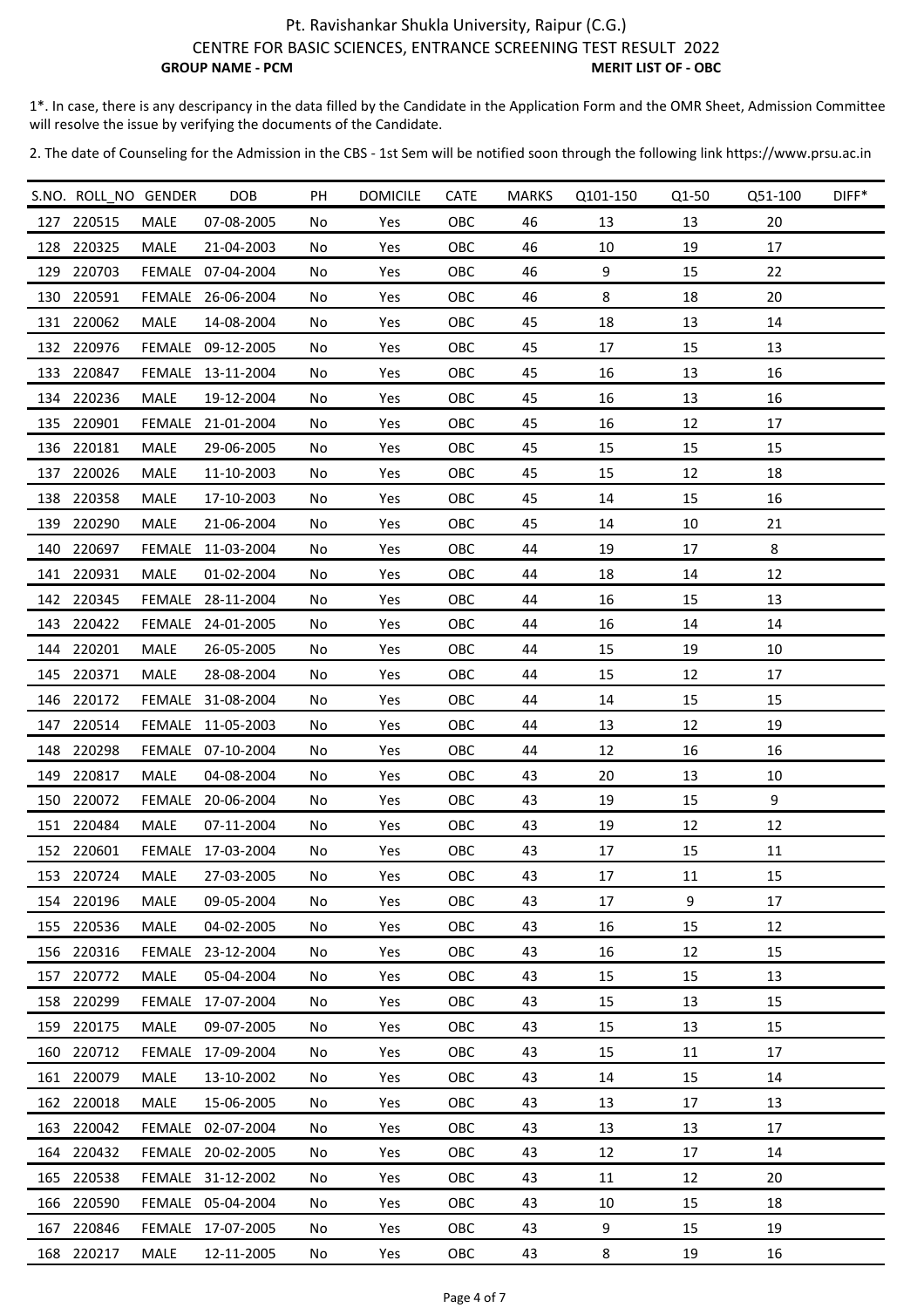1\*. In case, there is any descripancy in the data filled by the Candidate in the Application Form and the OMR Sheet, Admission Committee will resolve the issue by verifying the documents of the Candidate.

|     | S.NO. ROLL_NO GENDER |             | <b>DOB</b>        | PH  | <b>DOMICILE</b> | <b>CATE</b> | <b>MARKS</b> | Q101-150 | Q1-50 | Q51-100 | DIFF* |
|-----|----------------------|-------------|-------------------|-----|-----------------|-------------|--------------|----------|-------|---------|-------|
|     | 169 220456           | <b>MALE</b> | 04-09-2004        | No  | Yes             | OBC         | 42           | 18       | 10    | 14      |       |
|     | 170 220707           |             | FEMALE 29-07-2005 | No  | Yes             | OBC         | 42           | 17       | 11    | 14      |       |
|     | 171 220053           |             | FEMALE 23-11-2004 | No  | Yes             | OBC         | 42           | 15       | 15    | 12      |       |
|     | 172 220912           |             | FEMALE 26-03-2004 | No  | Yes             | OBC         | 42           | 15       | 12    | 15      |       |
|     | 173 220457           | MALE        | 29-07-2005        | No  | Yes             | <b>OBC</b>  | 42           | 15       | 11    | 16      |       |
|     | 174 220220           |             | FEMALE 27-09-2004 | No  | Yes             | OBC         | 42           | 13       | 15    | 14      |       |
|     | 175 220643           |             | FEMALE 27-02-2005 | No  | Yes             | OBC         | 42           | 13       | 15    | 14      |       |
|     | 176 220131           | MALE        | 15-11-2002        | No  | Yes             | OBC         | 42           | 12       | 18    | 12      |       |
|     | 177 220019           | MALE        | 13-08-2004        | No  | Yes             | OBC         | 42           | 12       | 13    | 17      |       |
|     | 178 220110           |             | FEMALE 06-03-2005 | No  | Yes             | OBC         | 42           | 11       | 16    | 15      |       |
|     | 179 220289           | <b>MALE</b> | 04-11-2004        | No  | Yes             | OBC         | 42           | 11       | 14    | 17      |       |
| 180 | 220849               |             | FEMALE 03-02-2005 | No  | Yes             | OBC         | 42           | 11       | 12    | 19      |       |
|     | 181 220269           |             | FEMALE 05-10-2004 | No  | Yes             | OBC         | 42           | 10       | 10    | 22      |       |
|     | 182 220399           | MALE        | 04-04-2005        | No  | Yes             | OBC         | 41           | 18       | 11    | 12      |       |
| 183 | 220118               |             | FEMALE 31-07-2004 | No  | Yes             | OBC         | 41           | 16       | 15    | 10      |       |
|     | 184 220969           |             | FEMALE 12-12-2004 | No  | Yes             | OBC         | 41           | 15       | 10    | 16      |       |
|     | 185 220617           | MALE        | 09-11-2005        | No  | Yes             | OBC         | 41           | 14       | 15    | 12      |       |
| 186 | 220314               |             | FEMALE 01-04-2004 | No  | Yes             | OBC         | 41           | 14       | 14    | 13      |       |
|     | 187 220575           |             | FEMALE 19-07-2004 | No  | Yes             | OBC         | 41           | 14       | 13    | 14      |       |
| 188 | 220893               | MALE        | 02-01-2004        | No  | Yes             | OBC         | 41           | 13       | 14    | 14      |       |
| 189 | 220346               |             | FEMALE 04-04-2004 | No  | Yes             | OBC         | 41           | 13       | 11    | 17      |       |
|     | 190 220888           | <b>MALE</b> | 12-06-2003        | No  | Yes             | OBC         | 41           | 12       | 16    | 13      |       |
|     | 191 220830           |             | FEMALE 30-08-2004 | No  | Yes             | OBC         | 41           | 12       | 14    | 15      |       |
|     | 192 220947           | MALE        | 06-09-2004        | No  | Yes             | OBC         | 41           | 12       | 14    | 15      |       |
|     | 193 220727           |             | FEMALE 20-08-2005 | No  | Yes             | OBC         | 41           | 11       | 14    | 16      |       |
|     | 194 220049           |             | FEMALE 26-10-2004 | No  | Yes             | OBC         | 41           | 11       | 13    | 17      |       |
|     | 195 220454           |             | FEMALE 06-12-2003 | No  | Yes             | OBC         | 41           | 9        | 14    | 18      |       |
|     | 196 220955           | MALE        | 01-02-2004        | No. | Yes             | OBC         | 40           | 17       | 12    | 11      |       |
|     | 197 220878           |             | FEMALE 02-03-2005 | No  | Yes             | OBC         | 40           | 15       | 11    | 14      |       |
|     | 198 220144           | MALE        | 20-12-2004        | No  | Yes             | OBC         | 40           | 14       | 10    | 16      | Υ     |
|     | 199 220202           | <b>MALE</b> | 26-07-2005        | No  | Yes             | <b>OBC</b>  | 40           | 13       | 12    | 15      |       |
|     | 200 220451           | MALE        | 14-04-2004        | No  | Yes             | <b>OBC</b>  | 40           | 12       | 12    | 16      |       |
|     | 201 220965           |             | FEMALE 21-09-2004 | No  | Yes             | OBC         | 40           | 11       | 10    | 19      |       |
|     | 202 220562           | MALE        | 03-10-2004        | No  | Yes             | OBC         | 40           | 10       | 17    | 13      |       |
|     | 203 220806           |             | FEMALE 08-07-2005 | No  | Yes             | OBC         | 40           | 10       | 15    | 15      |       |
|     | 204 220972           | <b>MALE</b> | 08-05-2004        | No  | Yes             | <b>OBC</b>  | 39           | 16       | 13    | 10      |       |
|     | 205 220228           |             | FEMALE 13-12-2004 | No  | Yes             | OBC         | 39           | 15       | 9     | 15      |       |
|     | 206 220242           | <b>MALE</b> | 02-07-2004        | No  | Yes             | OBC         | 39           | 15       | 8     | 16      |       |
|     | 207 220010           | MALE        | 01-10-2004        | No  | Yes             | OBC         | 39           | 14       | 9     | 16      |       |
|     | 208 220903           |             | FEMALE 15-06-2004 | No  | Yes             | OBC         | 39           | 13       | 15    | 11      |       |
|     | 209 220541           |             | FEMALE 14-11-2004 | No  | Yes             | <b>OBC</b>  | 39           | 13       | 15    | 11      |       |
|     | 210 220499           |             | FEMALE 26-05-2004 | No  | Yes             | OBC         | 39           | 12       | 14    | 13      |       |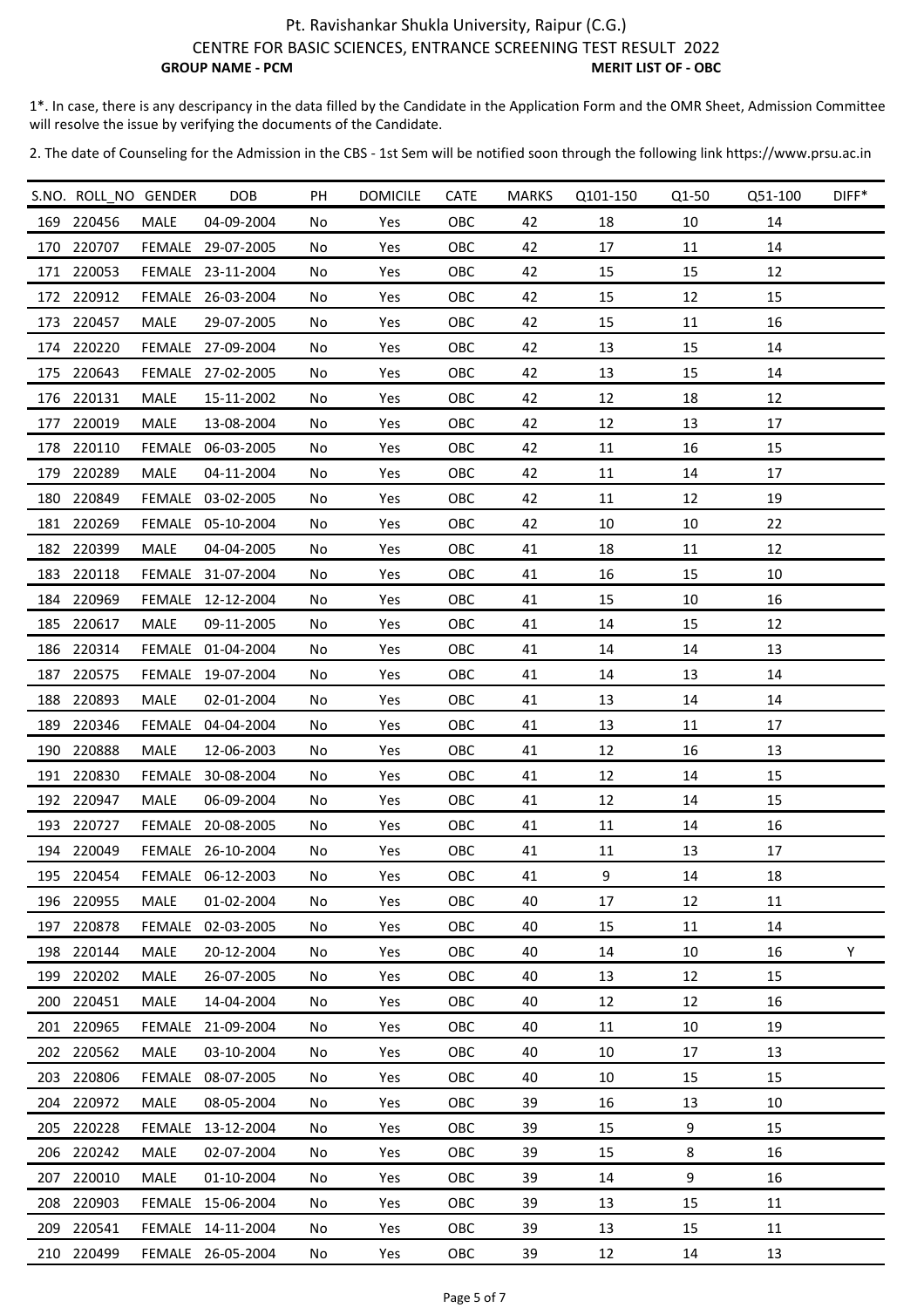1\*. In case, there is any descripancy in the data filled by the Candidate in the Application Form and the OMR Sheet, Admission Committee will resolve the issue by verifying the documents of the Candidate.

|     | S.NO. ROLL_NO GENDER |             | DOB               | PH | <b>DOMICILE</b> | <b>CATE</b> | <b>MARKS</b> | Q101-150 | Q1-50          | Q51-100 | DIFF* |
|-----|----------------------|-------------|-------------------|----|-----------------|-------------|--------------|----------|----------------|---------|-------|
|     | 211 220121           | <b>MALE</b> | 15-03-2004        | No | Yes             | OBC         | 39           | 12       | 13             | 14      |       |
|     | 212 220914           |             | FEMALE 18-06-2004 | No | Yes             | OBC         | 39           | 10       | 14             | 15      |       |
| 213 | 220221               |             | FEMALE 26-01-2005 | No | Yes             | OBC         | 39           | 10       | 14             | 15      |       |
|     | 214 220455           | MALE        | 08-08-2004        | No | Yes             | OBC         | 38           | 17       | 11             | 10      |       |
|     | 215 220428           | MALE        | 11-07-2004        | No | Yes             | OBC         | 38           | 15       | 10             | 13      |       |
|     | 216 220293           |             | FEMALE 29-12-2004 | No | Yes             | OBC         | 38           | 15       | 10             | 13      |       |
|     | 217 220103           | MALE        | 09-01-2005        | No | Yes             | OBC         | 38           | 14       | 10             | 14      |       |
|     | 218 220621           |             | FEMALE 08-03-2004 | No | Yes             | OBC         | 38           | 13       | 11             | 14      |       |
|     | 219 220155           |             | FEMALE 10-04-2004 | No | Yes             | OBC         | 38           | 12       | 13             | 13      |       |
| 220 | 220369               | MALE        | 18-11-2004        | No | Yes             | OBC         | 38           | 12       | 12             | 14      |       |
|     | 221 220625           |             | FEMALE 11-09-2005 | No | Yes             | OBC         | 38           | 12       | 8              | 18      |       |
|     | 222 220107           |             | FEMALE 16-11-2004 | No | Yes             | OBC         | 38           | 11       | 15             | 12      |       |
|     | 223 220927           | MALE        | 09-12-2003        | No | Yes             | OBC         | 38           | 11       | 12             | 15      |       |
|     | 224 220531           | MALE        | 16-10-2004        | No | Yes             | OBC         | 38           | 10       | 10             | 18      |       |
|     | 225 220505           | MALE        | 21-07-2004        | No | Yes             | OBC         | 37           | 17       | 11             | 9       |       |
|     | 226 220058           |             | FEMALE 05-12-2003 | No | Yes             | OBC         | 37           | 16       | 9              | 12      |       |
|     | 227 220237           | <b>MALE</b> | 23-03-2004        | No | Yes             | OBC         | 37           | 15       | 12             | 10      |       |
|     | 228 220857           |             | FEMALE 01-07-2004 | No | Yes             | OBC         | 37           | 15       | $\overline{7}$ | 15      |       |
|     | 229 220219           |             | FEMALE 25-07-2005 | No | Yes             | OBC         | 37           | 14       | 11             | 12      |       |
|     | 230 220340           |             | FEMALE 10-07-2006 | No | Yes             | OBC         | 37           | 12       | 12             | 13      |       |
|     | 231 220320           |             | FEMALE 17-11-2005 | No | Yes             | OBC         | 37           | 11       | 14             | 12      |       |
|     | 232 220860           | MALE        | 23-08-2004        | No | Yes             | OBC         | 37           | 11       | 11             | 15      |       |
|     | 233 220845           |             | FEMALE 01-01-2005 | No | Yes             | OBC         | 37           | 10       | 14             | 13      |       |
|     | 234 220513           |             | FEMALE 14-06-2005 | No | Yes             | OBC         | 37           | 10       | 12             | 15      |       |
|     | 235 220439           |             | FEMALE 20-04-2004 | No | Yes             | OBC         | 36           | 13       | 13             | 10      |       |
|     | 236 220808           |             | FEMALE 07-07-2007 | No | Yes             | OBC         | 36           | 13       | $\overline{7}$ | 16      |       |
|     | 237 220065           | MALE        | 09-02-2004        | No | Yes             | OBC         | 36           | 12       | 11             | 13      |       |
|     | 238 220245           |             | FEMALE 25-03-2004 | No | Yes             | OBC         | 36           | 12       | 9              | 15      |       |
|     | 239 220319           | MALE        | 22-05-2004        | No | Yes             | OBC         | 36           | 12       | 6              | 18      |       |
|     | 240 220706           | MALE        | 01-03-2005        | No | Yes             | OBC         | 36           | 9        | 12             | 15      |       |
|     | 241 220614           |             | FEMALE 16-09-2003 | No | Yes             | <b>OBC</b>  | 36           | 8        | 14             | 14      |       |
|     | 242 220981           | MALE        | 18-10-2004        | No | Yes             | <b>OBC</b>  | 36           | 8        | 13             | 15      |       |
|     | 243 220929           |             | FEMALE 13-07-2005 | No | Yes             | OBC         | 36           | 8        | 9              | 19      |       |
|     | 244 220683           | MALE        | 27-03-2005        | No | Yes             | OBC         | 36           | 6        | 14             | 16      |       |
|     | 245 220383           |             | FEMALE 26-12-2003 | No | Yes             | OBC         | 35           | 15       | 9              | 11      |       |
|     | 246 220737           | <b>MALE</b> | 05-10-2004        | No | Yes             | <b>OBC</b>  | 35           | 11       | 15             | 9       |       |
|     | 247 220789           | <b>MALE</b> | 03-05-2005        | No | Yes             | OBC         | 35           | 10       | 11             | 14      |       |
|     | 248 220214           | MALE        | 16-06-2004        | No | Yes             | OBC         | 35           | 9        | 13             | 13      |       |
|     | 249 220280           | <b>MALE</b> | 05-02-2004        | No | Yes             | OBC         | 34           | 14       | 9              | 11      |       |
|     | 250 220977           |             | FEMALE 01-04-2005 | No | Yes             | OBC         | 34           | 12       | 10             | 12      |       |
|     | 251 220051           |             | FEMALE 14-02-2005 | No | Yes             | <b>OBC</b>  | 34           | 12       | 8              | 14      |       |
|     | 252 220388           |             | FEMALE 02-05-2005 | No | Yes             | OBC         | 34           | 12       | 5              | 17      |       |